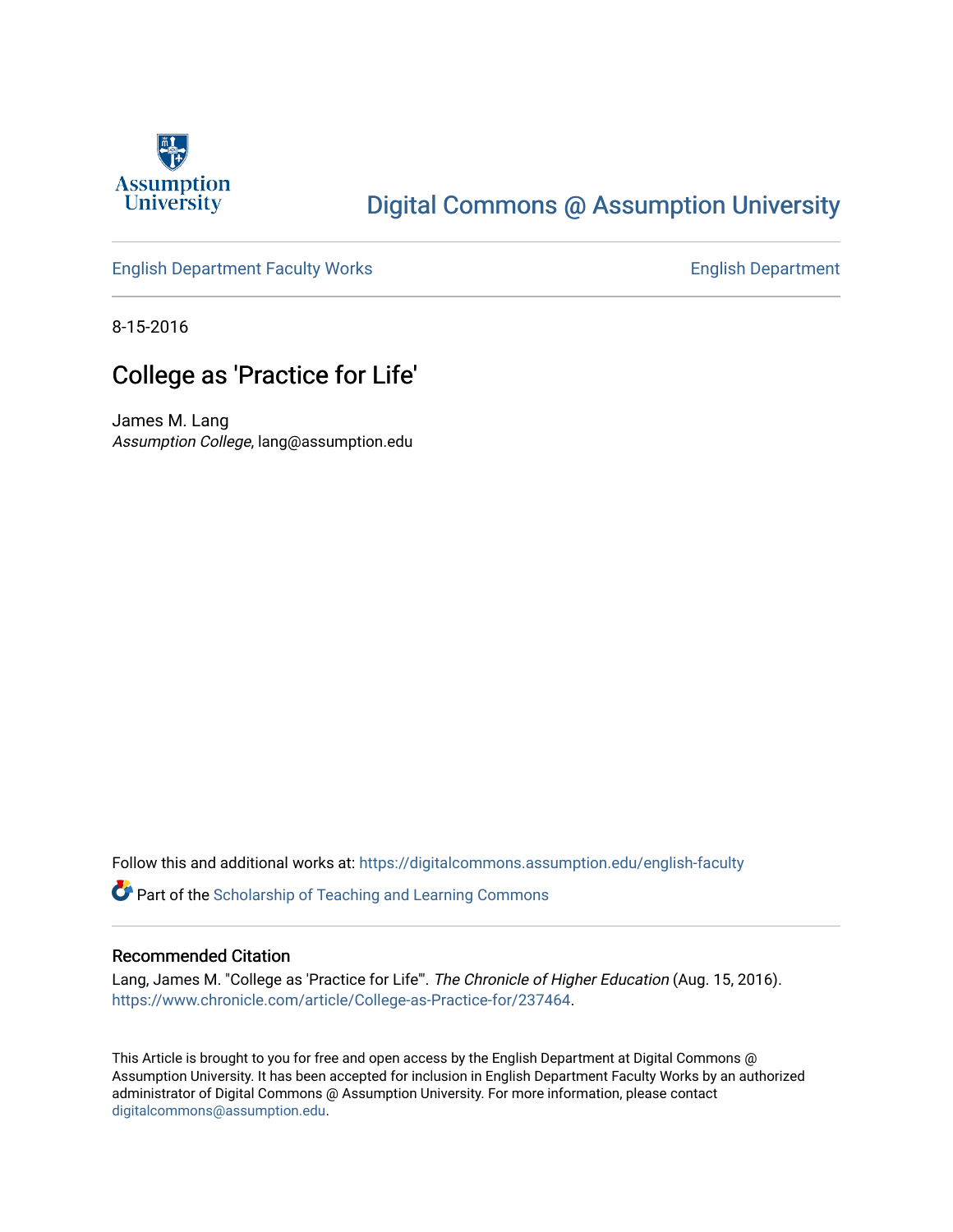#### **[ADVICE](https://www.chronicle.com/section/Advice/66)**

# College as 'Practice for Life'

A lot of the learning that takes place for undergraduates — perhaps most of it — happens outside the classroom

By James M. Lang  $\vert$  AUGUST 15, 2016

 $\sum_{\text{complex for}}$  ampus for hen my oldest daughter arrived on her college campus for the first time three years ago, she bonded immediately with a group of women in her dorm. Her first text reports from the campus, after my wife and I had made the long drive home, came replete with enthusiasm and exclamation points for the fun she was having with her new friends.

But this turned out to be a honeymoon, and it didn't last. Over the course of the next few days she realized that her new friends wore fancy clothes, came from money, and heartily enjoyed those facts about themselves. The daughter of two teachers, a graduate of an urban public high school, and an aspiring social worker, my daughter found herself an increasingly uneasy fit with this group.

The text message I received from her late one night, a week after classes started, still breaks my heart to remember. She reported that she was lonely and had no friends; everyone else seemed to know each other already; she didn't know what to do. I lay in bed that entire night, miserable and wide awake, fighting every urge in my body to jump in the car and drive 14 hours to bring her home. I proffered Dad advice as best I could via texts and emails into the wee hours of the morning.

I woke the next day still anxious and unsure of what to do. But that afternoon something astonishing happened. My daughter, like her father, is an introvert; she does not socialize easily with strangers. Somehow, though, she found the



Sam Kalda for The Chronicle

courage to walk down the hallway, stop at a dorm room, stand in the open doorway, and introduce herself to some girls who were sitting and talking. She met a friend that day who was feeling lonely as well. That friend led her to other friends, and now — of course — she enters her senior year with a tightly knit group of wonderful friends who have made her college experience a very happy one.

According to the authors of a new book about the value of a residential, liberal-arts college experience, what happened to my daughter that day when she walked down the hallway and made a new friend was a restart — a moment in which she was at a crossroads and had the opportunity to restart her college experience and reinvent herself in the process. She took full advantage of that restart, and I have observed over the past three years how it has paved the way for other restarts, all of which have helped her mature and develop life skills that this father has been delighted to observe.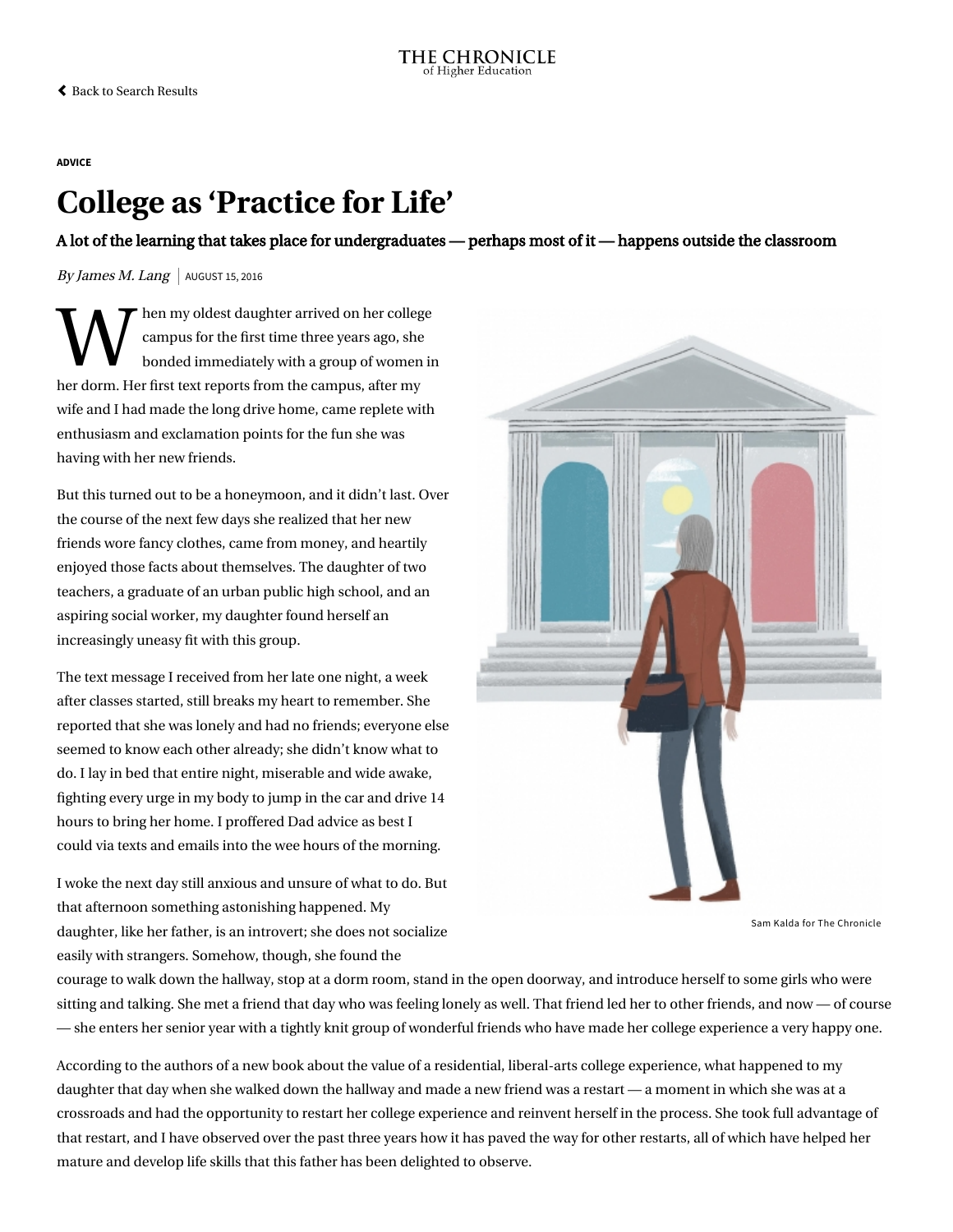In [Practice for Life: Making Decisions in College,](http://www.hup.harvard.edu/catalog.php?isbn=9780674970663) out this month from Harvard University Press, the authors [Lee Cuba,](http://www.wellesley.edu/sociology/faculty/cuba) Nancy Jennings, [Suzanne Lovett, and Joseph Swingle argue that the value of a residential, liberal-arts college lies in the continuous s](https://www.bowdoin.edu/facu)late of opportunities that students receive to start and restart their lives over the course of their college years.

"Becoming liberally educated," they write, "is a complex and messy process involving making decisions and learning from them." The most valuable learning in college may arise from the continued practice students receive in confronting difficult situations, making choices, restarting their college experience, and growing from that process.

Those conclusions come from analyses of extensive interviews the authors conducted with more than 200 students from seven New England colleges — all of them residential, liberal-arts institutions. Students were interviewed three times during their first year, twice a year after that, and a final time a year after graduation. The interviews yielded more than 40,000 pages of transcripts.

From those interviews, the authors found five major areas in which students have an opportunity for a restart during their college years: time, connection, home, advice, and engagement.

When it comes to home, for example, students have to make frequent decisions about their living arrangements on or near the campus. "For most students," the authors write, "going to a residential college will be the first opportunity to realize that home has the potential to be an achieved status, something they create and will have to recreate in their future." Students confront the challenge of creating their new homes each year with decisions about housing, roommates, location (including study abroad), and timing (when to return to the campus after a summer break or a semester overseas).

"A residential college," the authors conclude, "is excellent practice for reflecting on what home means and finding one as an emerging adult."

A similar conclusion emerges from the chapter on time, in which they report that "students experience college as a serial decisionmaking process punctuated by deadlines." Their perceptions of time evolve — both on a daily basis and over the course of four (or more) years. As they approach graduation, students must learn to make increasingly difficult decisions about time.

How quickly they learn to manage those decisions plays an essential role in the quality of their college experience: "We found that the earlier students learned to manage time and achieve a workable balance among academic and social experiences, the greater their academic engagement and social integration."

For readers familiar with the [National Survey of Student Engagement](http://nsse.indiana.edu/) and similar studies, the book's chapter on engagement offers an especially interesting critique of how academe has measured student engagement. "The limitations of … [such] large-scale surveys," the authors explain, "stem from asking students to describe their academic experience in broad general terms devoid of context and curriculum."

For example, engagement surveys might ask students how often they contribute to class discussions. But how accurate is that information, really? A student might report on the survey that she speaks "frequently" in the classroom — by which she means that she contributes often to class discussion in two small seminars but never says a word in three of her large lecture courses.

The authors' reliance on in-depth interviews (instead of a survey) allowed them to avoid broad conclusions that labeled certain types of students — or a certain percentage of students — as "engaged" while others were not. Instead, they found that student participation was much more episodic. The book offers numerous examples of students who said they were deeply involved in one or two courses but not in others — say, involved in their major courses but not in electives (or vice versa).

The implications are clear enough: We should perhaps pay less attention to global strategies recommended by national surveys to engage all students and instead focus on helping students see each course, each semester, and each year as a unique opportunity for new or renewed academic engagement.

Unfortunately, Practice for Life mostly leaves the reader to draw out the practical implications of the book's findings. Still, I found the book's research and analysis very convincing. Residential colleges, as the book argues, are indeed "places densely populated with